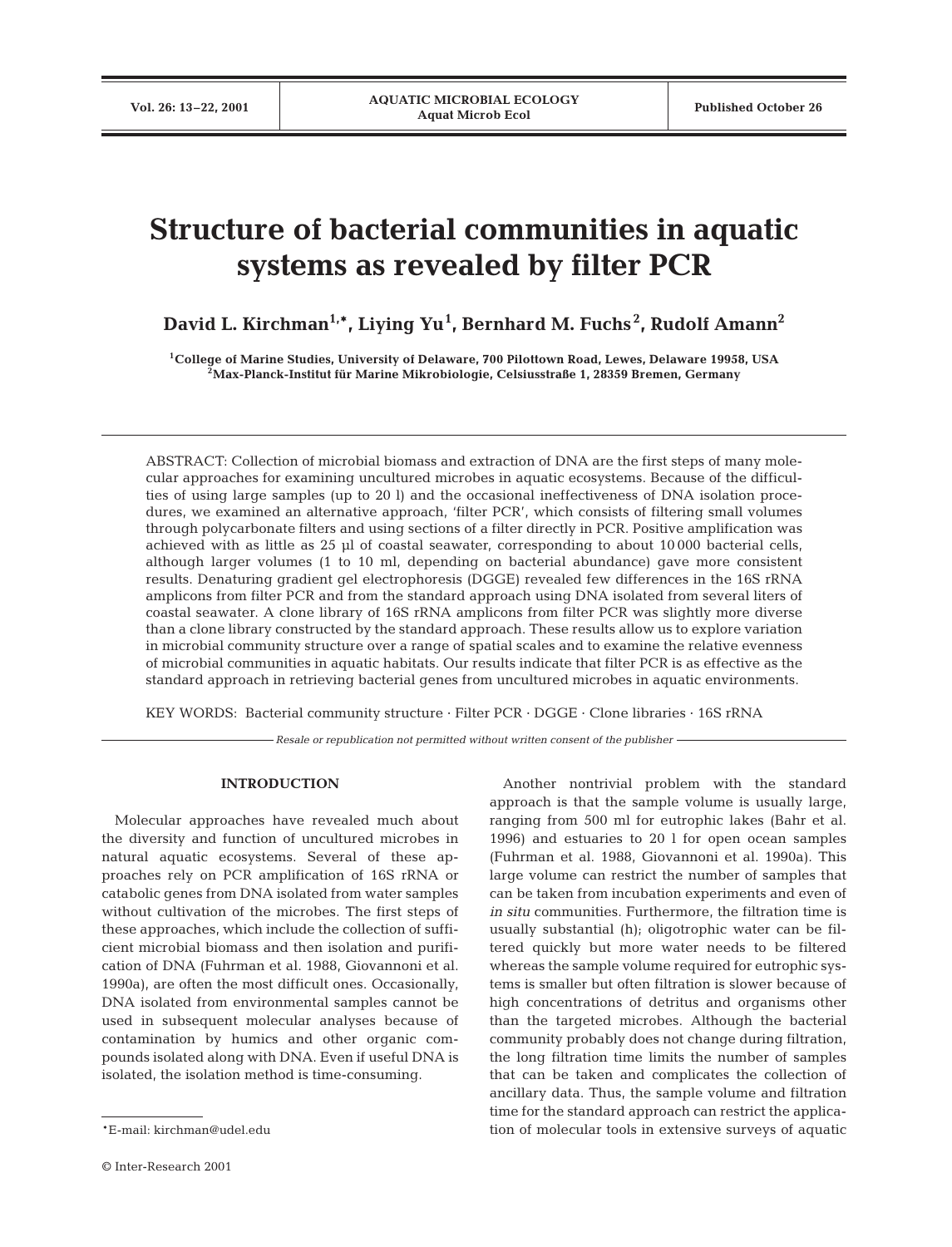habitats and in experiments calling for multiple treatments or repeated sampling.

Recent environmental studies have used small samples and minimal DNA isolation (Anton et al. 2000, Bernard et al. 2000, Fuchs et al. 2000, Zubkov et al. 2001). Positive PCR amplification from small samples is not surprising, because it is well-known that PCR is sufficiently sensitive to detect even a single copy of a gene (Saiki et al. 1988). In addition, microbiologists have long used in PCR small subsamples of bacterial colonies without any prior cell lysis or purification of the DNA (Joshi et al. 1991). Although PCR is known to be possible with small samples and minimal DNA purification, the diversity of uncultured microbes revealed by this minimalist approach has not been compared to that retrieved by the more standard approach with purified DNA isolated from large samples.

The goal of this study was to determine whether PCR could be used with microbes collected on filters without any purification or prior treatment of the cells ('filter PCR'). The filter PCR method consists of filtering a small volume  $(\leq 10 \text{ ml})$  of a water sample through a polycarbonate filter and using a section of that filter directly in PCR. The bacterial diversity revealed by the filter PCR approach with small samples  $(\leq 10 \text{ ml})$  was compared to that from the standard PCR approach with DNA isolated from 1 to 2 l of coastal seawater. Our results indicate that the similarities in bacterial diversity recovered by the 2 approaches are more striking than any differences. The filter PCR approach could dramatically expand the application of PCR-based methods in microbial ecology.

## **METHODS AND MATERIALS**

**Bacterial strains.** Pure cultures of bacteria representing some of the major groups found in aquatic ecosystems were used to test the filter PCR method

(Table 1). Isolates with only a strain number were characterized by sequencing the 16S rRNA gene or by fluorescence *in situ* hybridization (Glöckner et al. 1999) in the case of the *Cytophaga-Flavobacter* strains. An additional 5 Gram-positive strains were isolated by suspending ca 1 g of soil (Lewes, DE) in 10 ml of a low salt solution (de Boer et al. 1998) and plating a subsample onto trypticase soy agar. Random colonies were tested with the standard Gram stain. The Gram-positive bacteria were grown in trypticase soy broth, diluted to ca  $3 \times$  $10^6$  cells  $\mathrm{ml^{-1}}$  , and tested in filter PCR.

**PCR with filter sections.** Typically seawater samples were preserved in formaldehyde (2%, final concentration) usually for 30 min, and then various volumes of preserved samples (see 'Results') were filtered through 25 mm polycarbonate filters (Nuclepore or Poretics) with a  $0.2 \mu m$  pore size. Although it is often convenient to fix samples before processing, the fixation step is not necessary. The filters were rinsed 3 times with 2 ml dionized water and then were frozen (–20°C) until analysis. For filter PCR, the filters were cut into 8 equal sections. Parts of the filter with no sample were trimmed from the sections. One section was used per PCR reaction tube.

The conditions of filter PCR were the same as in standard PCR except that bovine serum albumin (BSA) was added; 3 µl of BSA (stock concentration of 10 mg  $ml^{-1}$ ) was added per 100 µl reaction. The form of BSA is important since positive amplification was obtained with 1 BSA preparation in filter PCR (Sigma A-7030) but not with another (Sigma B-8894). The added volumes (and stock concentrations) of dNTP (10 mM),  $MqCl<sub>2</sub>$  (25 mM) and primers (10 µM) were 2.5, 10, and 4 µl, respectively, for 100 µl reactions. The Taq polymerase (2.5 units per reaction) was from Promega which also provided the  $10\times$  buffer. Thermal cycling conditions typically consisted of a 'touchdown' series in which the annealing temperature decreased from 65 to 55°C (or other appropriate annealing temperatures) by 1°C degree per cycle, followed by 15 cycles at 55°C, each for 1 min. The denaturing step was 1 min at 95°C and the extension was 2.5 min at 72°C.

**DNA isolation and DGGE analysis.** To determine whether the filter PCR approach reveals the same diversity as the standard approach, denaturing gradient gel electrophoresis (DGGE) was used on samples taken from the mid-Atlantic coast (incoming high tide, Indian River Inlet, DE) on 2 dates, November 7, 1999 and May 8, 2000. Samples were first pre-filtered through 3.0 µm (pore size) filters to remove organisms

Table 1. Bacterial isolates tested for filter PCR. All strains yielded positive amplification when tested individually in filter PCR. Another 6 Gram-positive isolates, which are not given in this table, were also positive

| Strain          | Classification           | Source      | Reference               |
|-----------------|--------------------------|-------------|-------------------------|
| <b>MAMA 021</b> | $\alpha$ -proteobacteria | M. A. Moran | González & Moran (1997) |
| MAMA E37        | $\alpha$ -proteobacteria | M. A Moran  | González & Moran (1997) |
| dB94            | $\beta$ -proteobacteria  | W. de Boer  | de Boer et al. (1998)   |
| F <sub>5</sub>  | β-proteobacteria         | Å. Hagström | Haqström et al. (2000)  |
| Vibrio harveyi  | γ-proteobacteria         | R. Belas    | Belas et al. (1982)     |
| Alteromonas 07  | γ-proteobacteria         | H. Tsujibo  | Tsujibo et al. (1993)   |
| <b>IRI 113</b>  | Cytophaga-Flavobacter    | M. Cottrell | Unpubl.                 |
| <b>IRI 126</b>  | Cytophaga-Flavobacter    | M. Cottrell | Unpubl.                 |
| dB95            | Gram-positive            | W. de Boer  | de Boer et al. (1998)   |
| dB177           | Gram-positive            | W. de Boer  | de Boer et al. (1998)   |
|                 |                          |             |                         |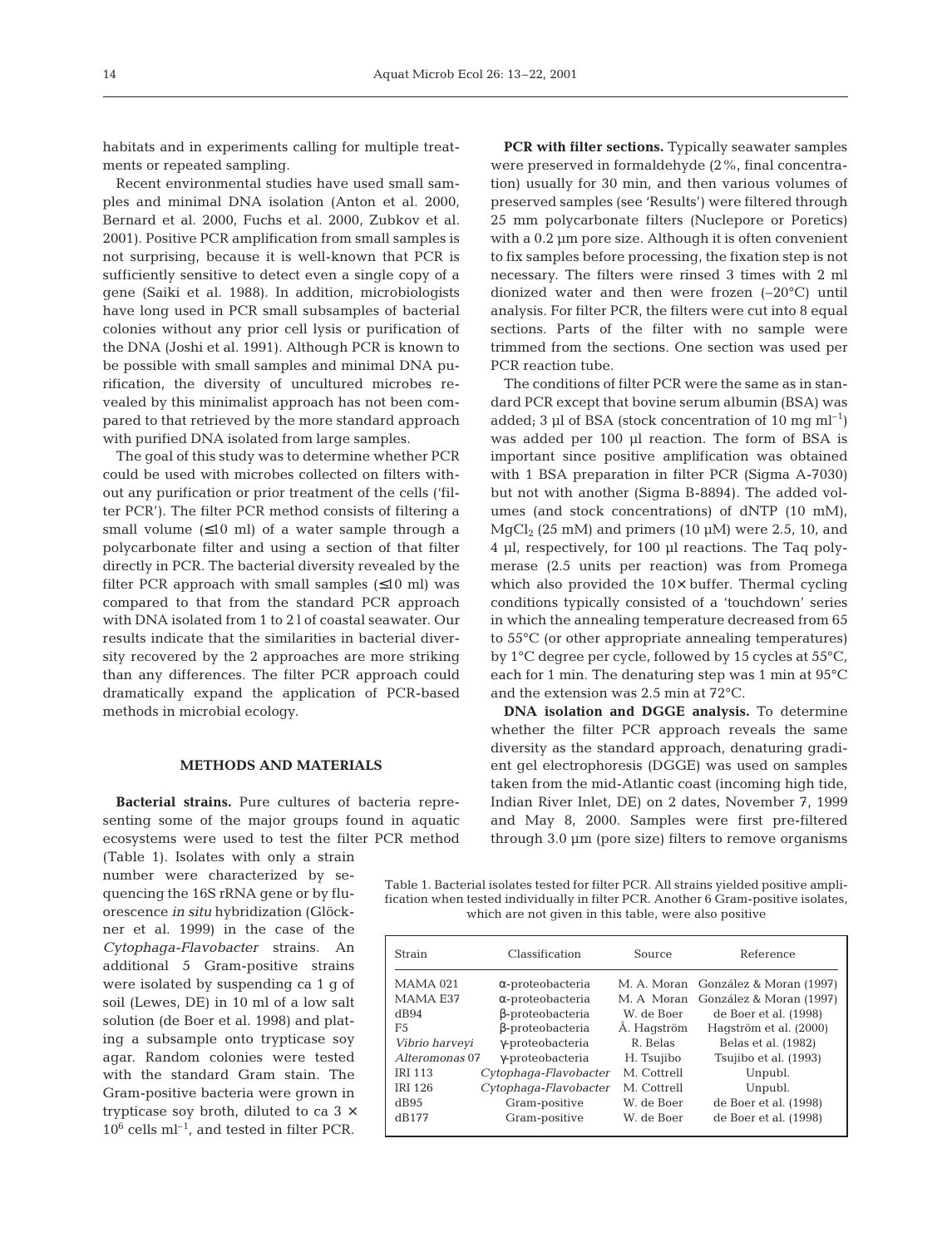larger than bacteria, mainly phytoplankton, in order to minimize amplification of 16S rRNA genes in plastids of eukaryotes. About 85% of the bacterioplankton was in the <3.0 µm size fraction as determined by DAPI direct count epifluorescence microscopy (Porter & Feig 1980). Samples for filter PCR were prepared as described above.

To isolate bacterioplankton DNA for PCR and DGGE analysis, the <3.0 µm size fraction (ca 10 l) was filtered onto Millipore Durapore filters (0.22 µm, type GVWP) which were stored frozen at  $-80^{\circ}$ C in a storage buffer (Giovannoni et al. 1990b). Frozen filters were thawed and cells were lyzed using sodium dodecyl sulfate and Proteinase K for 3 h. The lysate was extracted sequentially with phenol-chloroform and chloroform. The DNA was precipitated in sodium acetate and ethanol, and the precipatant was collected by centrifugation.

Amplicons from filter PCR and PCR with isolated DNA were analyzed by standard DGGE methods (Muyzer et al. 1993) using 6% acrylamide gels containing a 30 to 70% gradient of formamide and urea. Two sets of primers were used (Muyzer et al. 1995): 358GC (GCG CCG CCG CGC CCC GCG CCC GTC CCG CCG CCC CCG CCC G CCT ACG GGA GGC AGC AG) and 907 RM (CCGTCAATT CMT TTG AGT TT) and 358GC and 517R (ATT ACC GCG GCT GG). Electrophoresis was performed at 60°C for 20 h at 100 V using a BioRad Dcode DGGE apparatus. The gel format was 14.5 cm wide, 20 cm long and 0.75 mm thick. Standards consisted of partial 16S rRNA genes from a *Cytophaga-Flavobacter* isolate IRI 113 (top band), *Alteromonas* 07 (middle band), and a Grampositive isolate dB95 (bottom band). These genes were amplicons from a PCR with the same DGGE primers as used for the samples. After staining with ethidium bromide, images of the DGGE gels were taken with the Kodak Electrophoresis Documentation and Analysis System 120 and then the negative (i.e. black bands on a white background) was recorded to optimize clarity. Irrelevant lanes and the top and bottom sections of the gels were cropped in Corel Photohouse.

**DGGE analysis of pure culture mixtures.** Ten bacterial strains (see 'Results') were grown in overnight cultures and used either singularly or in a mixture in filter PCR with the 358GC and 517R primers. The bacterial cultures were diluted to about  $3 \times 10^6$  cell ml<sup>-1</sup> before filtration. The cultures were also mixed (each at  $3 \times 10^6$ ) cell  $ml^{-1}$ ), filtered, and the filter sections subjected to filter PCR. Genomic DNA was isolated from these strains and used as templates  $(50 \text{ ng strain}^{-1})$  in regular PCR with the 358GC and 517R primers. Genomic DNA from these strains was also mixed (each at 50 ng) and then used in PCR. The amplicons from the various samples of filter PCR and PCR with isolated DNA were analyzed by DGGE as described above.

**Construction of 16S rRNA gene libraries.** To compare the diversity revealed by filter PCR and by the standard approach with isolated DNA, 2 gene libraries were constructed with PCR amplicons from the 2 approaches. The sample for these libraries was taken on an incoming tide from the Indian River Inlet, Delaware on May 8, 2000 (salinity about 30 psu). Samples for filter PCR were preserved, and DNA was isolated from about 2.0 l and was extracted as described above. The PCR with filter sections and with isolated DNA was conducted with the universal bacterial primers EubB (AGA GTT TGA TCM TGG CTC AG) and EubA (AAG GAG GTG ATC CAN CCR CA) (Lane 1991). Two filter sections from a 10 ml sample were used in filter PCR, and the PCR products were combined. The PCR products from both filter PCR and isolated DNA PCR were concentrated by centrifugation with Microcons (Amicon) and cloned with TOPO-TA cloning kit with pCR2.1-TOPO (Invitrogen), following the manufacturer's instructions.

One hundred white (insert-bearing) colonies were randomly picked from each library and re-tested by PCR with the M13 forward and reverse primers (priming sites flanking the cloned insert in the pCR2.1 vector) to eliminate false positives. Of the original 100 clones, 92 and 98 remained positive in the filter PCR library and isolated DNA library, respectively. To screen the 2 libraries, amplicons from the M13 primed-PCR of plasmids from each clone were digested with a mixture of the restriction enzymes *Hha*I and *Rsa*I (New England Biolab). The restriction fragments were separated by agarose gel electrophoresis using 2% Metaphore agarose (FMC). Clones with identical restriction patterns were grouped together into clone families. Clones from a couple of families represented by several clones were re-tested by restriction enzyme digestion to confirm that they belonged to the correct family.

The distribution of clones in gene families in the 2 libraries was compared with a  $R\times C$  likelihood ratio test, using a Monte Carlo method to obtain an unbiased estimate of the exact p-value, based on a Monte Carlo sample of 10 000 tables from the reference set. The software used for this statistical test was StatXact 4 for Windows (CYTEL, Cambridge, MA).

**Nucleotide sequencing.** Subsamples of selected bands from DGGE gels were re-amplified with appropriate primers and re-analyzed by DGGE to confirm that the PCR product was from the correct band. The product from the second PCR was then used in the sequencing reaction. Nucleotide sequencing was performed using an ABI PRISM 310 (Perkin-Elmer) genetic analyzer and ABI PRISM Big Dye terminator cycle sequencing reagent. Representatives from some of the clone families were partially sequenced using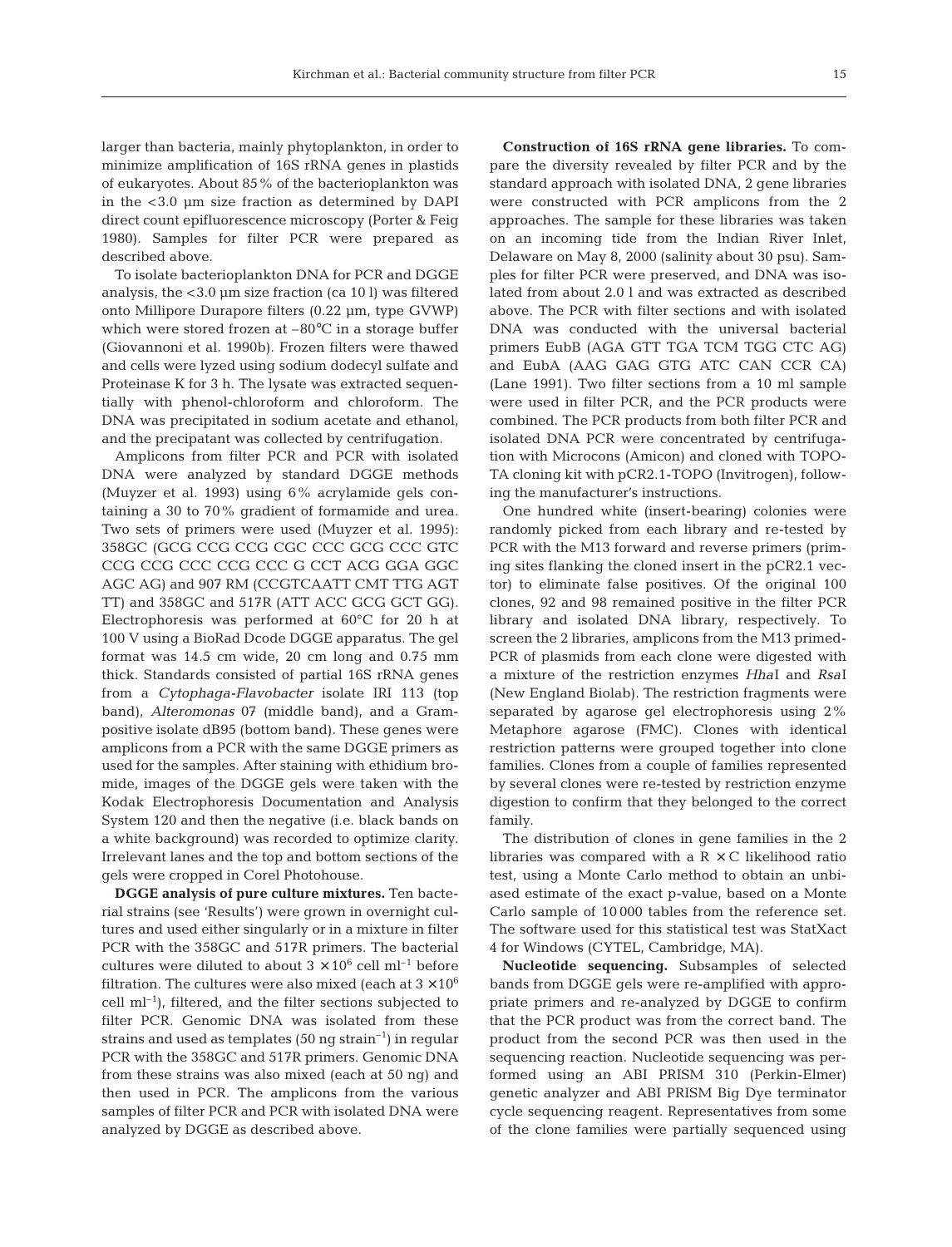the EubB and 517R primers (Lane 1991). Nucleotide sequences were analyzed by using BLAST (Version 2.1; National Center for Biotechnology Information [available at: www.ncbi.nlm.nih.gov/BLAST/]).

### **RESULTS**

The first step in the standard approach for examining 16S rRNA genes in aquatic ecosystems is to extract DNA from particulate material collected on filters or filter cartridges from several liters of water. Since the sample volume can be prohibitively large and the extraction step time-consuming and sometimes ineffective, we explored an alternative approach that takes full advantage of the sensitivity of the PCR step. In brief, small volumes of seawater (≤10 ml) were filtered through polycarbonate filters, and a section of the filter was used directly in PCR. Fig. 1 illustrates some typical results from the filter PCR approach using GC358F and 907RM as primers. A positive reaction was detected in a EtBr-stained agarose gel when the sample was as small as 25 µl of coastal seawater, although replication was better with 100 µl of this particular sample (Fig. 1) and larger volumes for other samples (see below). The relative amount of the amplicon appears to increase with the filter volume (Fig. 1). Since the number of bacteria in the original sample was  $3.6 \times 10^6$  ml<sup>-1</sup> and the filter section was about an eighth of the total, a PCR amplicon was detected with about 10 000 bacteria in the 25 µl sample.



Fig. 1. Example of filter PCR (EtBr-stained agarose gel) using primers GC358F and 907RM to amplify a portion of the 16S rRNA gene. One filter section (about one-eighth of a filter) was used per reaction in duplicate. Three negative controls (–) included a reagent-only sample, a dry filter section, and a section of a filter through which particle-free seawater had been passed. The positive control (+) was from a PCR with DNA isolated from *Alteromonas* 07. The volume of the PCR reaction loaded in all sample lanes was the same. (A) Filters were frozen before PCR; (B) filters were not frozen before PCR

No product was detected in a negative control consisting of a dry filter section nor in a reagent-only sample (Fig. 1). In addition, no product could be detected in another negative control consisting of a filter which had filtered water (0.22 µm pore size; Acrodisk, Gelman) passed through it.

Positive amplification in filter PCR was achieved with freshwater samples (Hudson River), but not with a sediment slurry (ca 1 g sediment resuspended in 10 ml). Amplification in filter PCR was sometimes weaker than expected for the observed bacterial abundance in samples from the Roosevelt Inlet (data not shown), a highly turbid harbor with large amounts of resuspended sediment and runoff from a marsh; DNA isolated from these waters is sometimes resistant to further molecular manipulations (Moore 1999). These results indicate that filter PCR is not immune to compounds that inhibit DNA polymerases.

Microscopic analysis revealed that about 70% of coastal marine bacteria were removed from a filter section after going through a typical PCR run. We also tested the effect of PCR on 2 pure bacterial cultures which we could add in large enough densities for subsequent microscopic analysis. All cells of a Gram-negative strain (*Vibrio harveyi*) were completely lyzed in the PCR whereas a Gram-positive strain (dB95) seemed unaffected, even though filter PCR gives a positive amplification with this strain. Filter PCR yielded an amplicon with every pure culture strain tested (ca 20), including 8 Gram-positive strains.

## **Sample storage and PCR conditions**

We typically fix samples in 2% formaldehyde since the samples are also used for fluorescence *in situ* hybridization (FISH) with oligonucleotide probes. After filtration, the polycarbonate filter is stored at –20°C. The freeze-thaw step does not seem to be necessary since filter samples analyzed immediately by PCR without any freezing also resulted in positive amplification (Fig. 1B). Similarly, PCR amplification was not affected by variations of the preservation procedure, such as different concentrations of formaldehyde  $(0, 2, 3 \text{ or } 4\%)$  or the purity of the formaldehyde; PCR amplification was similar with samples preserved in fresh formaldehyde prepared from paraformaldehyde typically used for preserving samples for FISH (Glöckner et al. 1999), buffered ultrapure formaldehyde, and unbuffered ultrapure formaldehyde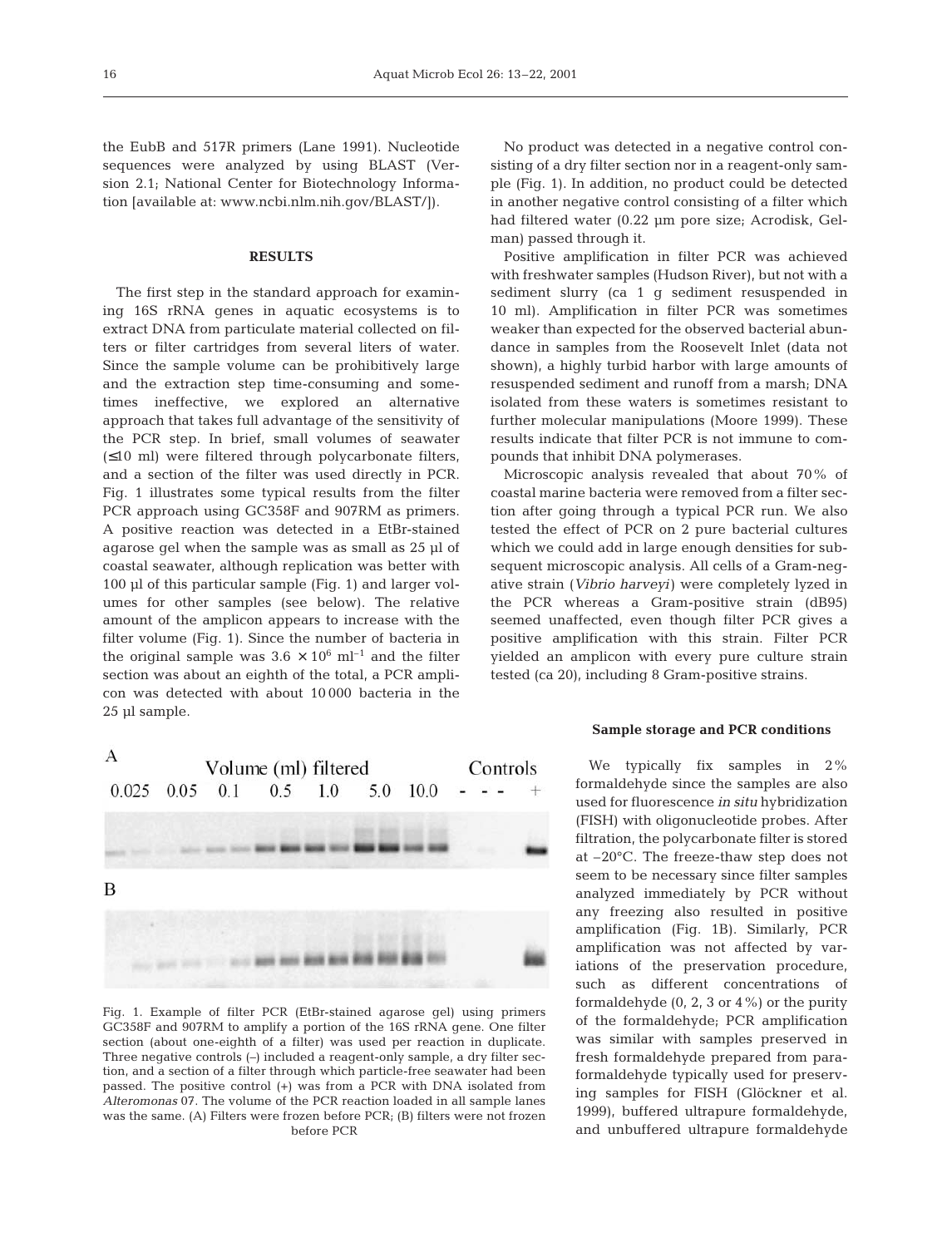

Fig. 2. DGGE gel of amplicons from PCR with isolated DNA and from filter PCR. The primers were GC358F and 907RM, which are specific for a portion of the 16S rRNA gene. The volume of the PCR reaction loaded in all sample lanes was the same. Arrow indicates a band found in the isolated DNA lane that is not obvious in the filter PCR lanes. Samples taken in November 1999

(Polyscience, Inc.). In these tests, the filter was frozen after the fixation step and then thawed before PCR. Fixing the sample is often convenient, but it is not necessary for successful filter PCR. It is desirable to avoid formaldehyde because it can inhibit amplification and lead to artifacts (Degiorgi et al. 1994).

During the development of this approach, we examined a number of variables that potentially could affect the efficacy of the PCR using a filter sample. The only parameter that seems crucial is the inclusion of BSA in the PCR step; filter PCR failed without BSA. One preparation of BSA (Sigma A-7030) worked in our hands, but another (Sigma B-8894) did not give a positive amplification. Several other studies have shown the effectiveness of BSA with difficult samples (e.g. Hagelberg et al. 1989). We have obtained positive PCR amplification using a variety of PCR primers, including 2 different sets commonly used in DGGE analyses (see below), EubA and EubB which are used for amplifying nearly the entire 16S rRNA gene (see below), and a16S rRNA primer (1406) paired with a 23S rRNA primer (Borneman & Triplett 1997, Acinas et al. 1999). The amounts of amplicon from these reactions varied, but this was due to the PCR itself, not the filter. The presence of the filter does not affect the PCR when the template is isolated DNA or unextracted samples from a pure bacterial colony (results not shown).

# **Diversity of PCR amplicons from filter PCR: DGGE analysis**

We hypothesized that only a fraction of natural bacterial communities is sampled by filter PCR, i.e. those cells whose DNA is accessible to the PCR reagents. If so, then the diversity of PCR amplicons from filter PCR would be much less than the diversity from isolated DNA. To test this hypothesis, we used DGGE to compare amplicons from filter PCR and from a PCR with bacterioplankton DNA isolated from the same water sample.

Both filter PCR and isolated DNA PCR resulted in nearly the same number and relative amounts of amplicons from samples on 2 dates. In November, 10 bands were distinct and dominant in the DGGE gel of the amplicons from a PCR with GC358F and 907RM (Fig. 2). Of these 10 bands, only 1 from the isolated DNA lane is not visible among the bands in the filter PCR lanes (Fig. 2). For the May sample, GC358F and 517R were used as primers because more subtle differences in samples may be apparent when the amplicon is smaller. In this sample, there are no apparent differences in the 2 sets of DGGE bands (Fig. 3). These results indicate that both filter PCR and isolated DNA PCR reveal the same bacter-

ial diversity in aquatic systems and that there is no obvious bias due to using filter sections in PCR without DNA extraction.



Fig. 3. DGGE gel of amplicons from PCR with isolated DNA and from filter PCR. The primers were GC358F and 517R for a portion of the 16S rRNA gene. Standards (STD) were amplicons from 3 bacterial isolates. The volume of the PCR reaction loaded in all sample lanes was the same. Samples taken in May 2000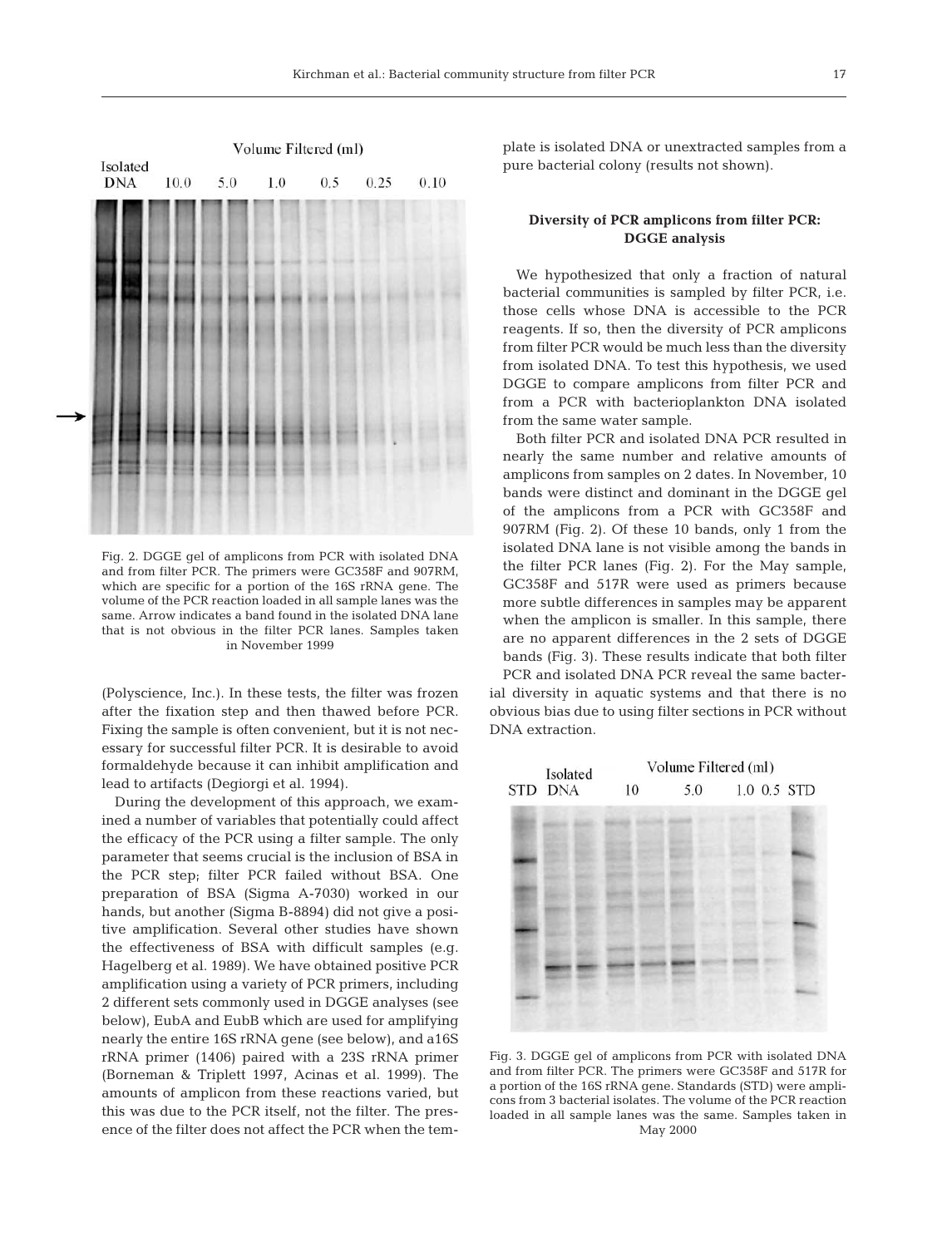Some of the more prominent bands in the DGGE gels were excised and sequenced in order to determine if the communities we sampled were unusual in any respect. In the November sample, the sequence from 1 band found in both the isolated DNA and filter PCR lanes had the highest similarity (99%) to an uncultured high G + C Gram-positive organism (Actinomycete OCS155; AF001652). The other bands represent various members of the alpha subdivision of proteobacteria which often dominate bacterial communities revealed by PCR-based approaches (Giovannoni & Rappé 2000). These results and other data from the clone libraries (see below) confirm that the uncultured organisms sampled by both the filter PCR and the standard method with isolated DNA were not unusual compared with previous studies.

### **Filter PCR of pure bacterial cultures**

To examine in greater detail whether filter PCR would successfully amplify 16S rRNA from all bacterial types, several bacterial strains were grown to late exponential phase, diluted to the abundance typically



Fig. 4. DGGE gel of 16S rRNA genes from pure bacterial isolates analyzed either separately or in mixtures. Isolates are given in Table 1. Mixtures consisted of: (1) the strains mixed together, filtered, and then subjected to filter PCR (F); (2) isolated DNA from each strain was mixed and then used a template in normal PCR (I); and (3) amplicons from the bacterial isolates were mixed after PCR in order to test the resolving power of the DGGE gel (C). Arrow indicates a band observed in the isolated DNA mixture that is not obvious in the mixed strain filter PCR lane

found in aquatic habitats, and filtered as for water samples from natural coastal seawater. A positive PCR product was obtained from the 20 bacterial strains that were tested (Fig. 4 shows 10 strains).

To mimic complex natural communities, 10 bacterial strains were mixed, filtered together, and the filter sections analyzed by PCR and DGGE. Similarly, isolated DNA from the 10 strains was also mixed and the PCR amplicons analyzed by DGGE. As with the natural samples, the DGGE gel lanes from filter PCR and with isolated DNA were similar; only 1 band (from 1 of the 2 β-proteobacteria tested) presented in the isolated DNA lane was absent from the filter PCR lane (Fig. 4). Both procedures, however, did not recover all of the added bacteria (Fig. 4), but this ineffectiveness was not due to the filter in PCR. Not all bacterial strains were evident in the DGGE analysis of genomic DNA mixed together. With the exception of 1 strain, these results indicate that filter PCR introduces few if any additional biases compared with the standard approach.

One sample illustrates the limits of the resolution of the DGGE analysis which affects our ability to evaluate the amplicons obtained by filter PCR (Fig. 4). Even when 16S rRNA amplicons were obtained from pure

> cultures and then mixed together after PCR, the DGGE analysis could resolve only 9 of the 10 strains added together. The 2 γ-proteobacteria and 1 of the β-proteobacteria migrated very close together, as did the strains from the *Cytophaga-Flavobacter* cluster, making it difficult to resolve them by DGGE.

## **Clone libraries from filter and isolated DNA PCR**

We constructed 2 clone libraries of 16S rRNA genes: one of PCR amplicons from filter PCR (10 ml sample) and the other of amplicons from a PCR with DNA isolated from about 2 l of the same water sample. After the initial screening of 100 clones, 92 and 98 positive clones in the filter and isolated DNA libraries, respectively, were screened by restriction enzyme digests to determine the diversity of 16S rRNA genes in the 2 libraries. Most of the clones in both libraries were unique and contained a rRNA gene not similar, based on restriction enzyme digests, to any other 16S rRNA gene in the 2 libraries. However, both libraries had a few 16S rRNA gene families represented by more than one clone (Fig. 5). The distribution of clones per family in the filter and isolated DNA libraries is statistically the same (chi-square test;  $p = 0.518$ .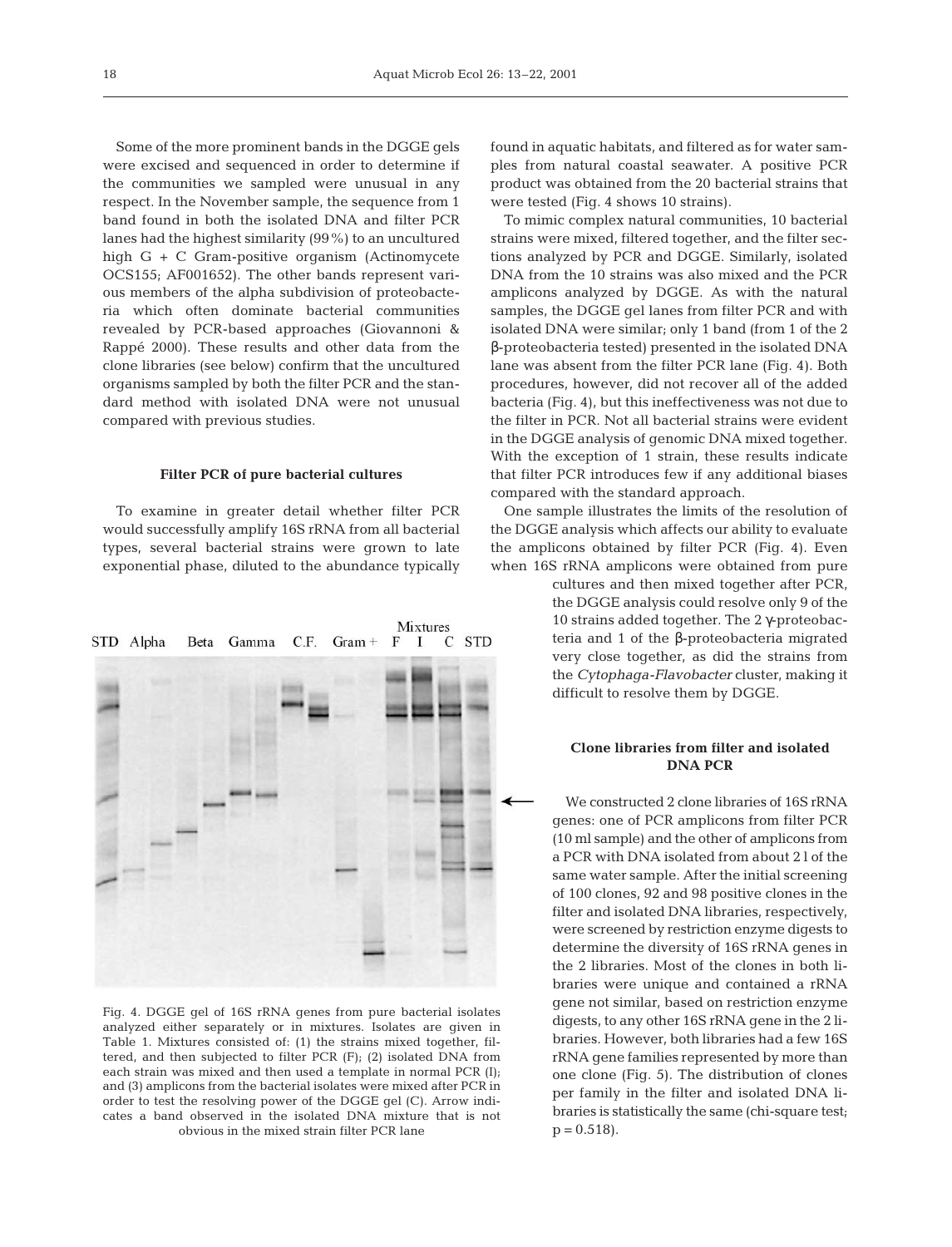

Fig. 5. Number of clones found in 16S rRNA gene families (restriction enzyme digest patterns) in 2 libraries made with amplicons from filter PCR and from a PCR with isolated DNA taken in May 2000 from coastal Delaware waters

The overall diversity of clones in filter PCR library seems slightly higher than the diversity of the library constructed with amplicons from the standard approach. Table 2 summarizes 4 indices of diversity recently used to compare community structure of culturable bacteria and in clone libraries of 16S rRNA genes (Dunbar et al. 1999). All 4 indices were slightly higher for the filter PCR method than the isolated DNA approach (Table 2). The evenness index, for example, was 0.903 for the filter PCR library versus 0.731 for the isolated DNA library (Table 2). In addition, rarefaction analysis indicated a higher diversity for the filter PCR library (Fig. 6).

The gene families found in the 2 libraries differed, and few were present in both libraries. Only about 25% of all 16S rRNA genes were found in both

Table 2. Diversity indices for clone libraries of 16S rRNA genes retrieved by PCR with filter sections ('filter library') and isolated DNA

| Index <sup>a</sup>  | Filter library | Isolated DNA library | Soils <sup>b</sup> |
|---------------------|----------------|----------------------|--------------------|
| Rarefaction, $E(S)$ | $65.8 \pm 1.1$ | $48.2 \pm 1.2$       | 143                |
| Shannon Index, H    | 5.84           | 4.73                 | 6.82               |
| Evenness, E         | 0.903          | 0.731                | 0.961              |
| Simpson Index, D    | 0.978          | 0.945                | 0.988              |

a Indices were taken from Dunbar et al. (1999) and are defined as follows: (1)  $E(S)$  = number of unique clone families expected in a library of 90 clones (see Fig. 6); (2)  $H = -\sum p_i(\log_2 p_i)$ , where  $p_i$  is the proportion of clones in the *i*th clone family; (3)  $E = H/H_{\text{max}}$ , where  $H_{\text{max}} = \log_2(S)$  and *S* is the total number of ribotypes; and (4)  $D = 1 -$ Σ(*pi*) 2

bAverage of 4 clone libraries given in Table 2 of Dunbar et al. (1999). The size of these libraries was about twice as big as our libraries



Fig. 6. Rarefaction analysis of 16S rRNA gene families in libraries from filter PCR and isolated DNA

libraries (Table 3), and the 16S rRNA gene families recovered by the 2 approaches were not the same statistically  $(R \times C)$  likelihood ratio test;  $p = 0.007$ ). Several gene families were found in the isolated DNA library and not in the filter PCR library, but the reverse was also true.

Representative clones of 7 gene families were partially sequenced to gain further insights into the bacterial groups sampled by filter PCR and the standard approach (Table 4). The gene family represented by 9 clones in the isolated DNA library but none in the filter library is very similar (97% identity) to an uncultured α-proteobacterium (OCS12). Two other gene families with unusual distributions of clones per family were also α-proteobacteria (Table 4). A fourth family, which was represented by 4 clones in the filter library and none in the isolated DNA library, was closest to an uncultured γ-proteobacterium (ZD0424). None of the

> sequenced clones from either library was the same as those found by the DGGE analyses.

## **DISCUSSION**

Previous studies of aquatic microbial assemblages had successfully used small sample volumes with minimal DNA purification (Anton et al. 2000, Bernard et al. 2000, Fuchs et al. 2000, Zubkov et al. 2001), but it was not clear if the uncultured microbial community sampled by this approach was similar to that sampled by the standard approach using DNA isolated from large volumes. In this study, we found that DGGE gels of amplicons from filter PCR with ≤10 ml samples were identical (or nearly so) to gels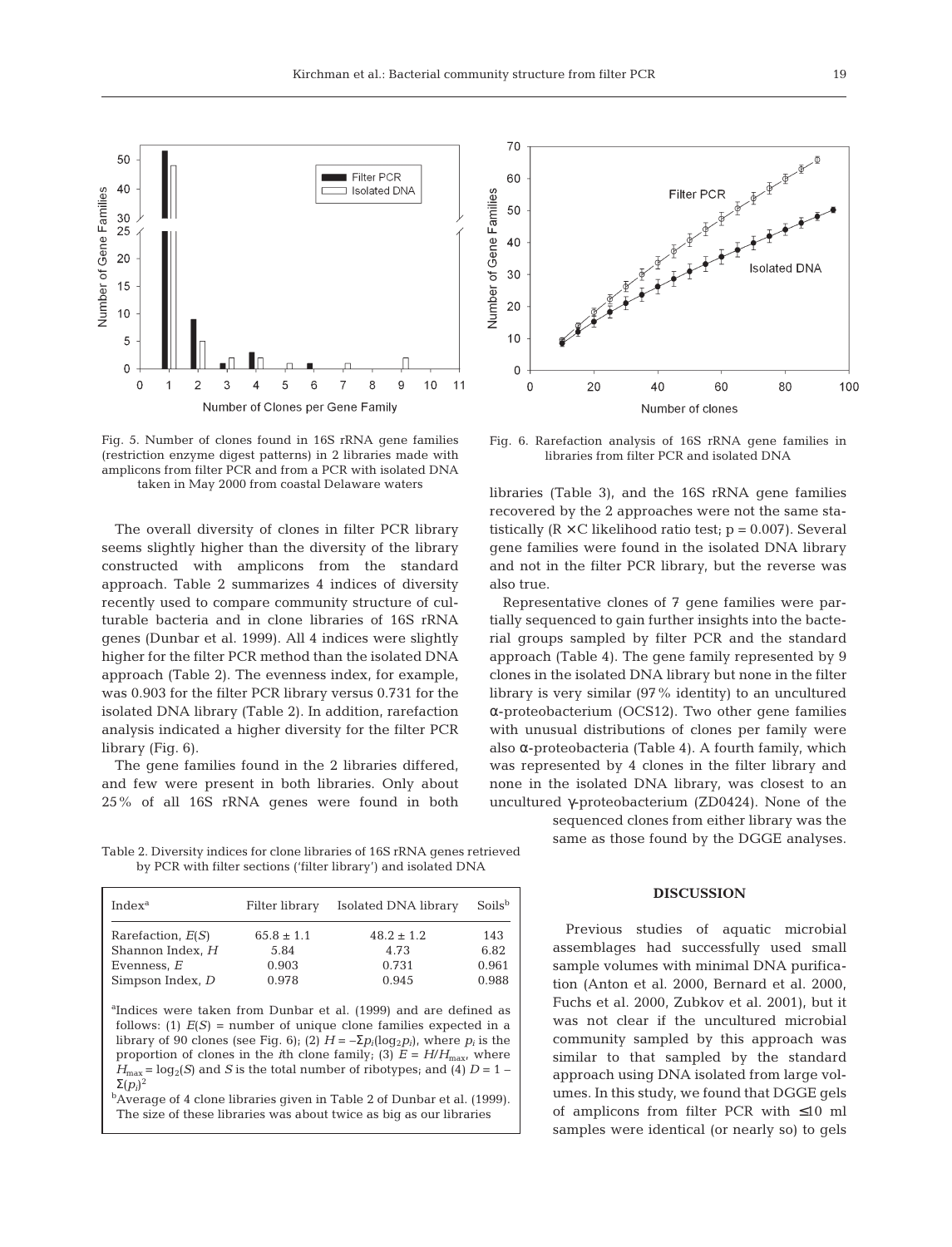Filter PCR % of total<sup>a</sup> Isolated DNA % of total Number of clones  $92 - 97 -$ <br>Total clone families  $67 - 100 - 62 - 100$ Total clone families  $67$  100 62 100<br>
Unique clone families  $67$  100 62 100 Unique clone families<sup>b</sup> 51  $\begin{array}{ccc} 76 & 46 & 74 \\ \text{Common clone families}^c & 16 & 24 & 16 \end{array}$ Common clone families $c$ a Percent of total gene families for each library

bGene families present in only 1 of the 2 libraries

CGene families present in both libraries (filter PCR and isolated DNA)

of amplicons from the standard approach with DNA isolated from about 2 l of coastal seawater. In addition, the clone library from the filter PCR approach was slightly more diverse than that from the standard approach. Both sets of data suggest that the filter PCR is a viable and potentially powerful approach for sampling uncultured microbes in aquatic habitats.

One application of the filter PCR approach is to examine hypotheses about variation in bacterial communities on small spatial scales (Müller-Niklas et al. 1996, Azam 1998, Seymour et al. 2000, Long & Azam in press). In our study, the ribotypes and level of microbial diversity we were able to observe in these coastal assemblages were in samples with volumes that varied at least 4 orders of magnitude (0.1 to >1000 ml). However, any differences over the spatial scales covered by these volumes may have been minimized by the 3 µm prefiltration.

Our results can also be used to examine the relative abundance of various ribotypes sampled by PCR, i.e. the evenness of the microbial community. Evenness cannot be examined directly with the clone library and DGGE data because of biases associated with PCR and cloning (Wintzingerode et al. 1997). However, one would still expect rare ribotypes to disappear from the DGGE gels as sample size decreases and the rare ribotypes drop below

the detection limit of the PCR and DGGE analysis. We know that the detection limit for filter PCR is in the order of 10 000 bacteria. Wallner et al. (1997) reported some variation in detection limits for PCR amplification of 16S rRNA genes from whole cells isolated by flow cytometry. Their detection limits were 500 and 1000 cells for *E. coli* and *Bacillus subtilis*, respectively. Even given a 2-fold variation in detection limits, one would still expect some ribotypes to become undetectable as sample volume decreased from 1000 to 0.1 ml, if the community were unevenly distributed. The lack of

any observable change in DGGE bands argues against these gels being dominated by a few dominant ribotypes and many rarer ones, i.e. a very uneven bacterial community.

In contrast to the DGGE analysis, the clone library results seem to indicate differences between filter PCR and the standard approach. Although the 2 libraries had roughly similar levels of diversity and distributions of clones per clone family, only about 25% of all clones were found in both libraries, suggesting that the filter PCR and standard approach did not sample the same bacterial community. Some differences may arise due to random sampling of a diverse community; the reproducibility of clone library construction is unknown. In addition, because of the small sample volume, the filter PCR library would not include rare bacteria that are potentially represented in the isolated DNA library. It seems unlikely, however, that the large differences between the 2 libraries could be due to chance or rare bacteria. The exclusion of rare bacteria, if important, should have lead to lower overall diversity in the filter PCR library, but in fact diversity was slightly higher than that of the isolated DNA library. The 4 diversity indices for our libraries were only somewhat smaller than those reported for a soil community (Table 2), often considered the most diverse in the biosphere.

Table 4. Analysis of selected clones from clone libraries constructed with amplicons from filter PCR or from a PCR with isolated DNA. The clones were either from the filter (e.g. F-22) or the isolated DNA library (e.g. I-1). The closest match was determined by a BLAST analysis of GenBank

| Sequenced<br>clone |          | No. of clones<br>Filter PCR Isolated DNA | Closest match                                     |      | Similarity Accession<br>no. | Reference               |
|--------------------|----------|------------------------------------------|---------------------------------------------------|------|-----------------------------|-------------------------|
| $F-22$             | 4        | 0                                        | Unidentified $\alpha$ -proteobacterium OM42       | 0.98 | U70680                      | Rappé et al. (1997)     |
| $F-28$             | 4        | $\Omega$                                 | Uncultured y-proteobacterium ZD0424               | 0.95 | AJ400355                    | Zubkov et al. (2001)    |
| $I-1$              | 6        |                                          | Uncultured $\alpha$ -proteobacterium CRE-PA70     | 0.98 | AF141539                    | Crump et al. (1999)     |
| $F-4$              | 4        | 4                                        | Uncultured Roseobacter                            | 0.99 | AF245632                    | González et al. (2000)  |
| $F-26$             | $\Omega$ | 9                                        | Unidentified $\alpha$ -proteobacterium GAI-36     | 0.99 | AF007259                    | González & Moran (1997) |
| $1-88$             |          | 4                                        | Uncultured $\alpha$ -proteobacterium CRE-PA70     | 0.99 | AF141539                    | Crump et al. (1999)     |
| $I-5$              | $\Omega$ | 9                                        | Uncultured marine $\alpha$ -proteobacterium OM242 | 0.98 | U70689                      | Field et al. (1997)     |

Table 3. Summary of clone families in libraries of 16S rRNA genes retrieved by filter PCR and from PCR with isolated DNA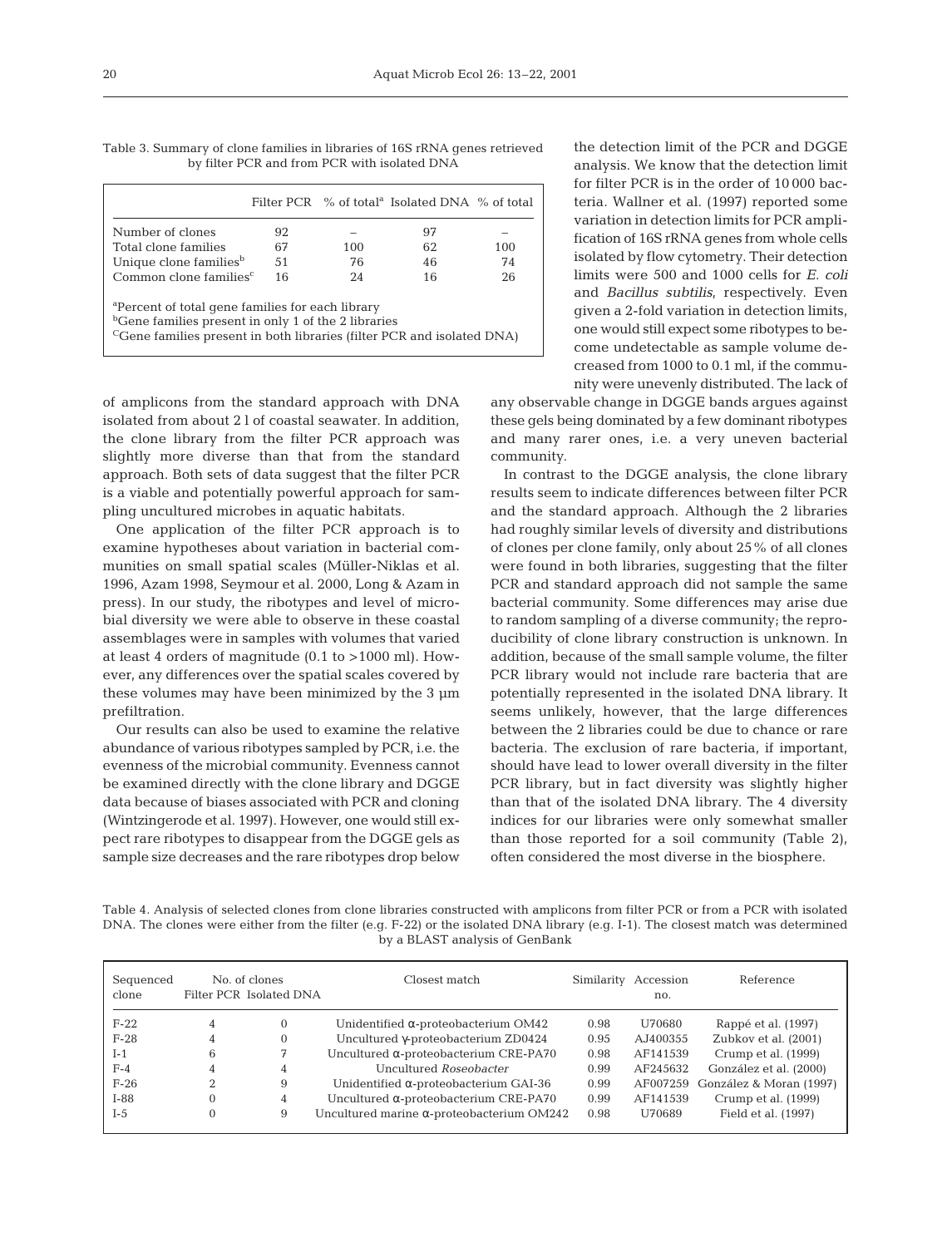The differences between the 2 clone libraries seem to contradict the results from the DGGE analyses; DGGE gels from filter PCR and the standard approach were identical, or nearly so. We are not aware of a study that has directly compared clone library and DGGE results, but it seems reasonable to expect that abundant ribotypes would be equally represented by both approaches (ignoring biases for now) and that rare ribotypes would be more prominent in clone libraries than in DGGE gels. The rare ribotypes probably result in weak bands that are not obvious, if visible at all, on a DGGE gel with several dark bands. These numerous but individually rare ribotypes would result in many unique clones in a clone library of 16S rRNA genes, and indeed most ribotypes (>75%) in our libraries were represented by a single clone, found in only 1 library. Even so, we would expect that the libraries from 2 samples with similar DGGE profiles should have the large gene families in common, i.e. those families represented by several clones. This was not the case. Both libraries had large gene families that were found in one library but not the other. Furthermore, none of the sequences of the dominant DGGE bands were similar to sequenced 16S rRNA genes in the 2 clone libraries.

The biases associated with PCR-based methods are well known, and a recent study indicates that the community structure implied by clone libraries can be substantially different from that revealed by fluorescence *in situ* hybridization (FISH) in coastal systems (Cottrell & Kirchman 2000). The fidelity of DGGE and other fingerprint methods in representing the phylogenetic composition of bacterial communities is not known, but the differences we see between DGGE and clone library results suggest that different biases are associated with these 2 molecular methods. Divergence of the 2 methods may start at the PCR step since different primers are used. The ligation and cloning steps may introduce additional biases during construction of clone libraries. Of course, these biases are present in both filter PCR and the standard approach with isolated DNA. Given our present understanding of microbial diversity, results from DGGE (and probably other DNA fingerprint methods) and clone libraries produced by the filter PCR approach appear to be as valid as results from the standard approach in examining uncultured microbial assemblages in aquatic environments.

Another problem with the standard approach is unequal extraction of DNA from all microbes (Wintzingerode et al. 1997); other extraction procedures need to be tested. An analogous problem with filter PCR is whether or not the DNA from all bacteria would be equally accessible to the PCR reagents. In our study, amplification was positive for all pure cul-

tures we tested by filter PCR. Similarly, Wallner et al. (1997) found that PCR of whole cells without DNA isolation was successful with 10 strains fixed by formaldehyde and 5 Gram-positive strains preserved with ethanol, but they did report negative results with 2 pure bacterial strains from the beta and gamma subdivision of proteobacteria. In our study, filter PCR did not recover all ribotypes from a mixture of 10 bacterial strains, but the standard approach with isolated DNA was almost equally inadequate. We think that this pure culture experiment (Fig. 4) illustrates problems with PCR and the DGGE analysis, not in trying to retrieve genetic material from filter sections.

Even given the biases and other problems, PCRbased methods will continue to be used in ecological studies. This study indicates that large samples are not essential for all PCR-based approaches. The filter PCR approach has several advantages over the standard method for obtaining DNA for molecular analysis. The time required for filtering ≤25 ml is at least 10-fold less than that for large volumes, and several (at least 12) samples can be filtered simultaneously on multiple-filter manifolds. If filtration is not possible immediately (e.g. because other samples or measurements have to be taken), water samples can be easily fixed and preserved for filtration at a more convenient time. Fixation of large volumes is certainly possible but is more cumbersome at best. Analogous to archiving isolated DNA for future analyses, several filters from a sample can be prepared, frozen and saved for filter PCR at a later date. Because of its ease and small sample size, the filter PCR method should greatly extend the application of PCR-based molecular methods in aquatic microbial ecology.

*Acknowledgements.* We thank Matthew Cottrell for his advice during this project and for his comments on the manuscript. We also thank M. A. Moran, W. de Boer, Å. Hagström, and H. Tsujibo for sending the strains listed in Table 1 and John Dunbar for sending us the rarefaction program. D.L.K. was a fellow at the Hanse Wissenschaftskolleg when this study was initiated. The work was supported by grants from the US Department of Energy (Biotechnological Investigations-Ocean Margins Program), the National Science Foundation, and the Max Planck Society.

## LITERATURE CITED

- Acinas SG, Anton J, Rodriguez-Valera F (1999) Diversity of free-living and attached bacteria in offshore western Mediterranean waters as depicted by analysis of genes encoding 16S rRNA. Appl Environ Microbiol 65:514–522
- Anton J, Rossello-Mora R, Rodriguez-Valera F, Amann R (2000) Extremely halophilic Bacteria in crystallizer ponds from solar salterns. Appl Environ Microbiol 66:3052–3057
- Azam F (1998) Microbial control of oceanic carbon flux: the plot thickens. Science 280:694–696
- Bahr M, Hobbie JE, Sogin ML (1996) Bacterial diversity in an